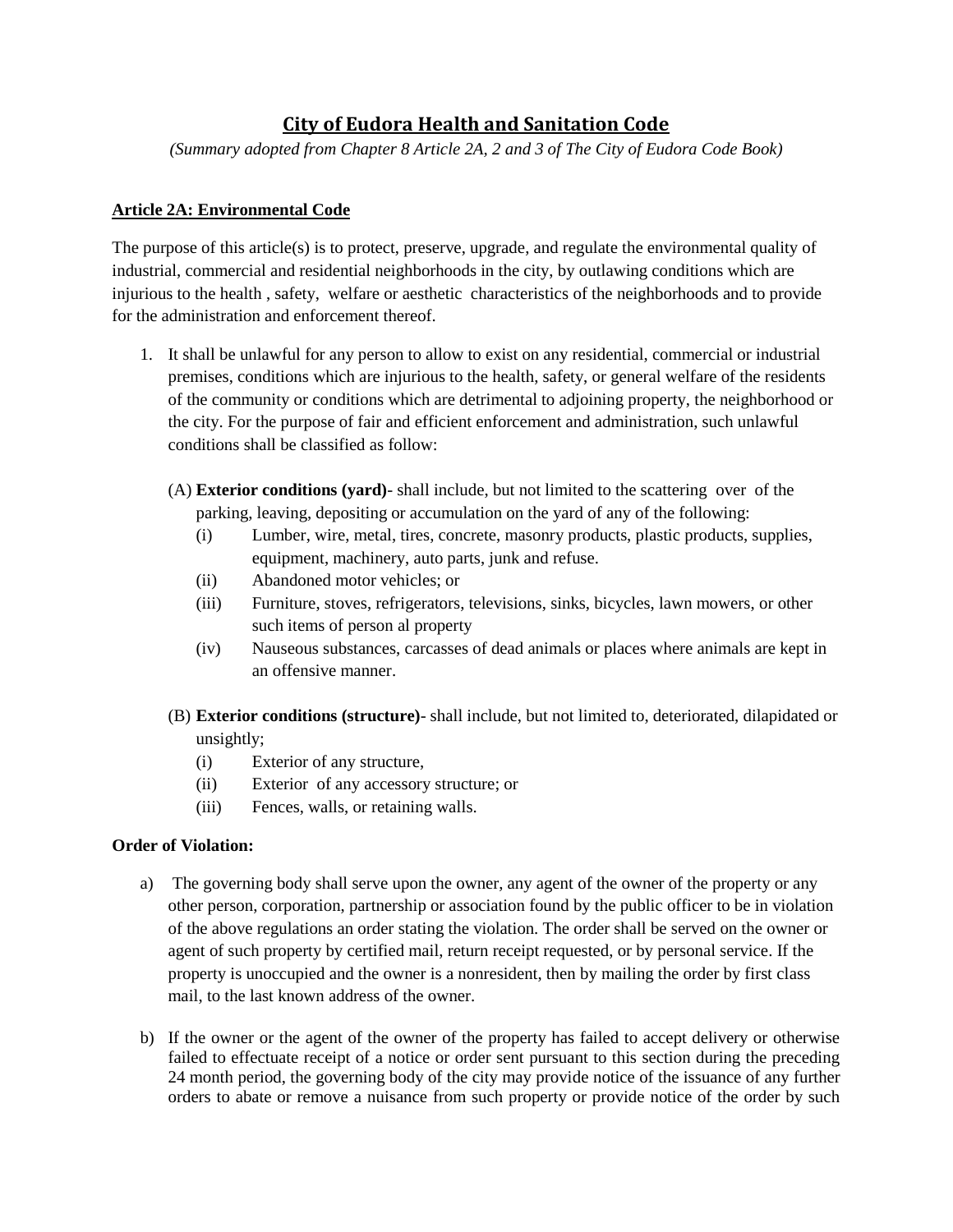methods including, but not limited to, door hangers, conspicuously posting notice of such order on the property, personal notification, telephone communication or first class mail. If the property is unoccupied and the owner is a nonresident, notice provided by this section shall be given by telephone communication or first class mail.

- c) The order shall state:-
	- (i) The condition which has caused the violation of the regulation; and
	- (ii) That the person in violation shall have;
	- (iii) 10 days from receipt of the order to alleviate the exterior conditions (yard) violation; and or;
	- (iv) 45 days from the receipt of the order to alleviate the exterior conditions(structure) violation; or in the alternative to subsection (i) and (ii) above,
	- $(v)$  10 days from the receipt of the order, plus additional time granted under subsection  $(C)$ , to request , as provided in section 8-1A12 a hearing before the governing body or its designated representative on the matter.
- d) Failure to abate the condition(s) or to request a hearing within the time allowed may result in prosecution as provided by section 8-1A10 and/or abatement of the condition(s) by the city as provided by section 8-1A11.
- e) If the city abates or removes the nuisance pursuant to section 8-1A11, the city shall give notice to the owner or his or her agent by first class mail, of the total cost of the abatement or removal incurred by the city. The notice shall also state that the payment is due within 30 days following mailing of the notice. The city also may recover the cost of providing notice, including any postage, required by this section. The notice shall also state that if the cost of the removal or abatement is not paid within the 30-day period, the cost of the abatement or removal shall be collected in the manner provided by K.S.A. 12-1,115, and amendments thereto, or shall be assessed as special assessments and charged against the lot or parcel of land on which the nuisance was located and the city clerk, at the time of certifying other city taxes, shall certify the unpaid portion of the costs and the county clerk shall extend the same on the tax rolls of the county against such lot or parcel of land and it shall be collected by the county treasurer and paid to the city as other city taxes are collected and paid. The city may pursue collection both by levying a special assessment and in the manner provided by K.S.A. 12-1, 115, and amendments thereto, but only until the full cost and applicable interest has been paid in full.

### **Article 2: Weeds and Grass**

2. It shall be unlawful for any owner, agent, lessee, tenant, or other person occupying or having charge or control of any premises to permit weeds to remain upon said premises or any area between the property lines of said premises and the centerline of any adjacent street or alley, including but not specifically limited to sidewalks, streets, alleys, easements, right-of-way and all other areas, public or private. All weeds as hereinafter defined are hereby declared nuisance and are subject to abatement as hereinafter provided.

*WHAT ARE CONSIDERED WEEDS?* Weeds- as used here, means any of the following;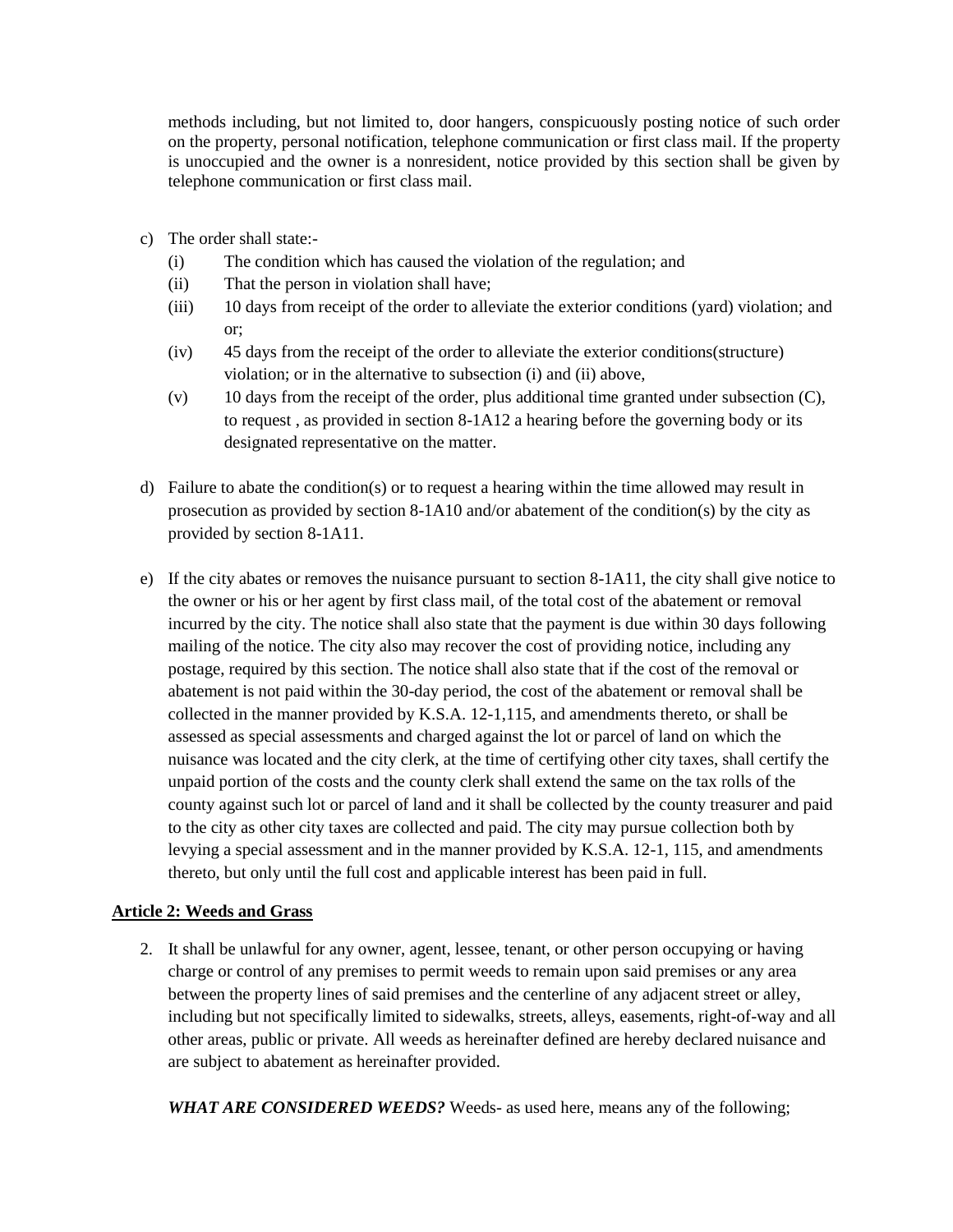- (i) Brush and woody vines shall be classified as weeds;
- (ii) Weeds and grasses which may attain such large growth as to become, when dry, a fire menace to adjacent improved property;
- (iii) Weeds which bear or may bear seeds of a downy or wingy nature;
- (iv) Weeds which are located in an area which harbors rats, insects, animals, reptiles, or any other creature which either may or does constitute a menace to health, public safety or welfare;
- (v) **Weeds and grasses** on or about residential property which, because of its height, has a blighting influence on the neighborhood. *Any such weeds and indigenous grasses shall be presumed to be blighting if they exceed 12 inches in height.*

#### **Order of Violation:**

- a) The mayor shall designate a public officer to be charged with the administration and enforcement of this article. The public officer or authorized assistant shall give written notice to the owner, occupant or agent of such property by certified mail, or by personal service to cut or destroy weeds; provided, however, that if the property is unoccupied and the owner is a nonresident, such notice shall be sent by certified, return receipt requested, to the last known address of the owner. Such notice shall only be given once per calendar year, with a calendar year being January 1 to December 31.
- b) The notice to be given hereunder shall state:
	- (i) that the owner, occupant or agent in charge of the property is in violation of the city weed control law;
	- (ii) that the owner, occupant or agent in control of *the property is ordered to cut or destroy the weeds within ten (10) days of the receipt of the notice;*
	- (iii) that the owner, occupant or agent in control of the property may *request a hearing before the governing body or its designated representative within five (5) days of mailing of the notice* or, if the owner is unknown or a nonresident, and there is no resident agent, 10 days after notice has been published by the city clerk in the official city newspaper;
	- (iv) that if the owner, occupant or agent in control of the property does not cut or destroy the weeds or fails to request a hearing within the allowed time the city or its authorized agent will cut or destroy the weeds and assess the cost of the cutting or destroying the weeds, including a reasonable administrative fee, against the owner, occupant or agent in charge of the property;
	- *(v) that the owner, occupant or agent in control of the property will be given an opportunity to pay the assessment, and if it is not paid within 30 days of such notice, it will be added to the property tax as a special assessment;*
	- (vi) that *no further notice will be given during the current calendar year* prior to the removal of weeds from the property; and,
	- (vii) that the public officer should be contacted if there are questions regarding the order.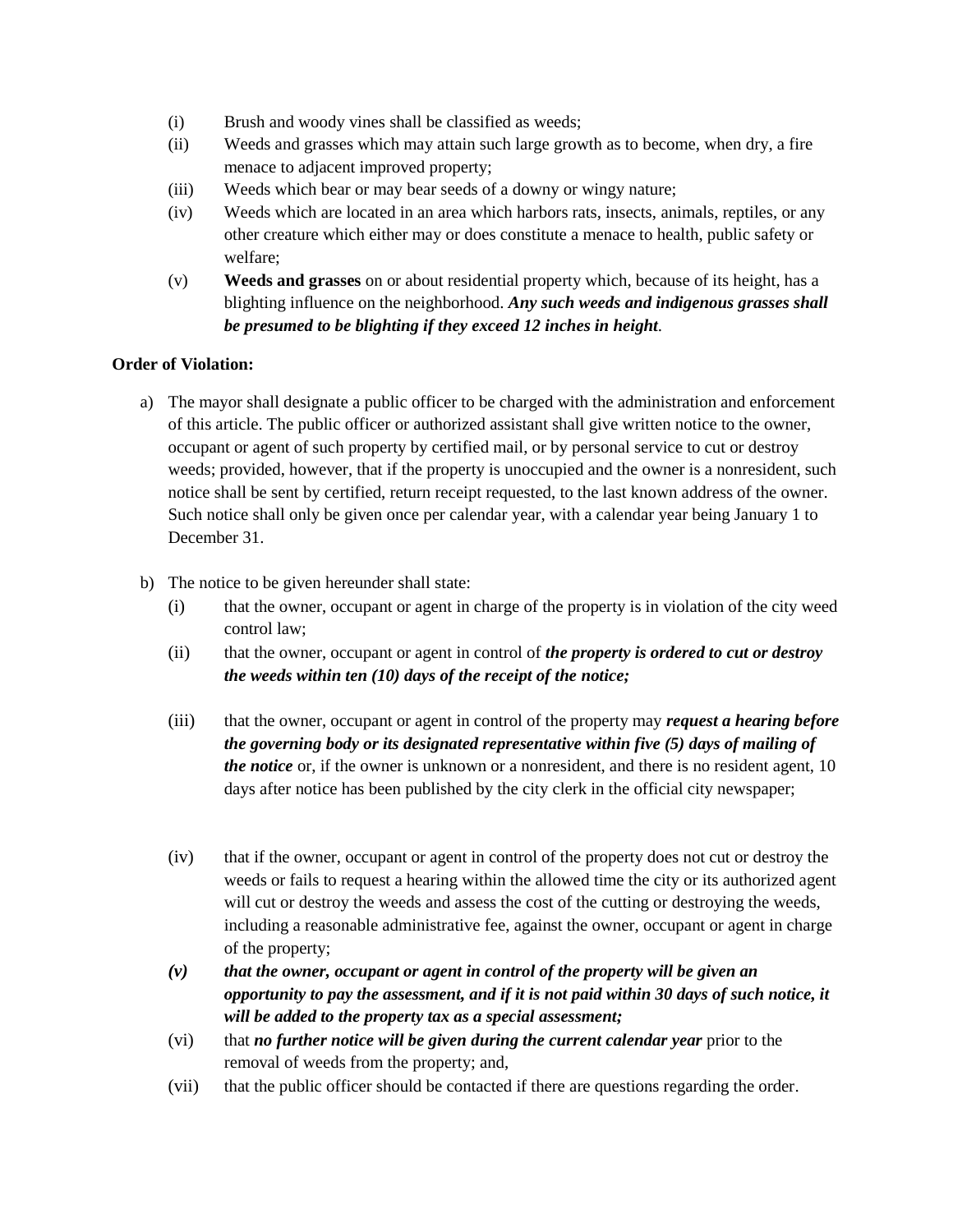## **Article 3: Junked Motor Vehicles on Private Property**

- 3. The governing body believes that junked, wrecked, dismantled, inoperative or abandoned vehicles affect the health, safety and general welfare of citizens of the citizens of the city because they;
	- a) Serve as a breeding ground for flies, mosquitoes, rats and other insects and rodents;
	- b) Are a danger to persons, particularly children, because of broken glass, sharp metal protrusions, insecure mounting on blocks, jacks or other supports;
	- c) Are a ready source of fire and explosion;
	- d) Encourage theft;
	- e) Constitute a blighting influence upon the area in which they are located;
	- f) Constitute a fire hazard because they frequently block access for fire equipment to adjacent buildings and structures.
	- **A)** It is unlawful for any person to maintain or permit any motor vehicle nuisance within the city.
	- **B)** A motor vehicle nuisance is any motor vehicle which is not currently registered or tagged pursuant to K.S.A. 8-126 to 8-149 inclusive, as amended; or parked in violation of city ordinance; or incapable of moving under its own power; or in a junked, wrecked or inoperable condition. Any one of the following conditions shall raise the presumption that a vehicle is junked, wrecked or inoperable;
		- (i) Absence of a current registration plate upon the vehicle;
		- (ii) Placement of the vehicle or parts thereof upon jacks, blocks, or other supports;
		- (iii) Absence of one or more parts of the vehicle necessary for the lawful operation of the vehicle upon street or highway.
	- **C)** The provisions of this article shall not apply to:
		- (i) Any motor vehicle which is enclosed in a garage or other building;
		- (ii) The parking or storage of a vehicle inoperable for a period of 30 consecutive days or less; or
		- (iii) Any person conducting a business enterprise in compliance with existing zoning regulations or who places such vehicles behind screening of sufficient size, strength and density to screen such vehicles from the view of the public and to prohibit ready access to stored vehicles by children. However, nothing in this subsection shall be construed to authorize the maintenance of a public nuisance.

### **Order of Violation:**

a) The governing body shall serve upon the owner, any agent of the owner of the property or any other person, corporation, partnership or association found by the public officer to be in violation of the above regulations an order stating the violation. The order shall be served on the owner or agent of such property by certified mail, return receipt requested, or by personal service. If the property is unoccupied and the owner is a nonresident, then by mailing the order by first class mail, to the last known address of the owner.